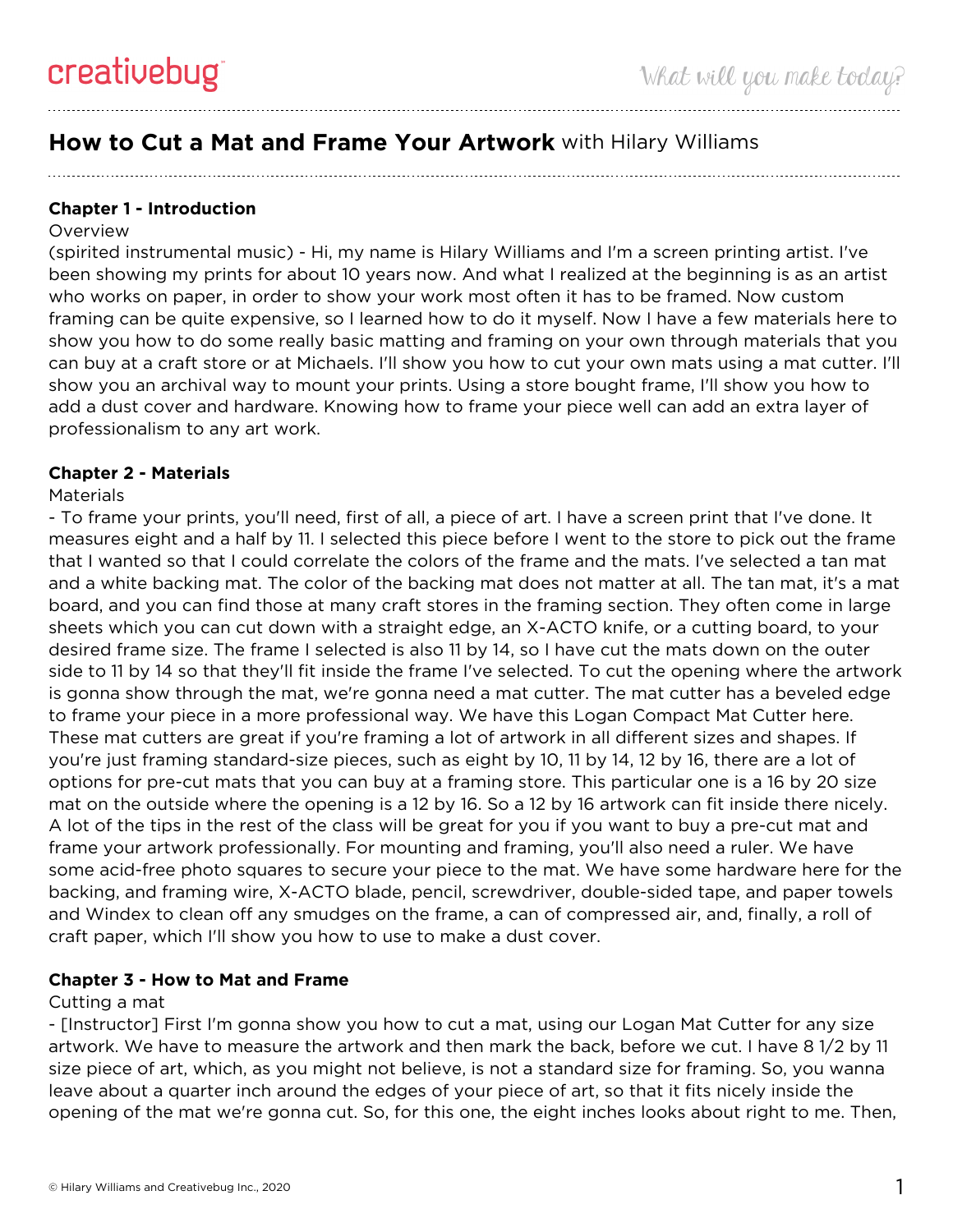on this side, same thing. It's 11 inches. We'll go for about 10 1/2, so that each side has that same quarter inch. That way, there won't be any gaps between the artwork and the opening of your mat, where something you don't want shows through. We don't need these. Or that anymore, at the moment. And you flip this over, so we're doing all our marks on the back. We know our mat is 14 inches tall. The height of our artwork is 10.5 inches tall. So, we minus that from 14 and we get 3.5. And then we divide that by two and we get 1.75. So, we know we now need to make a mark of 1.75 inch from the top and the bottom. And we're gonna make two marks, so that we can draw between the two a straight line to follow. So, there's our top marks. And same down at the bottom. Now, we're gonna connect the two lines. Now, for the sides, we know we have an 11-inch width. And the width of our opening needs to be eight inches. So, that's three inches left, divide by two, is 1.5. So, we're gonna make marks 1 1/2 inch in on both sides. Again we're making those two marks, so we can connect them to a straight line at 1 1/2. And then we'll connect those, like so. So, these are the lines that we're gonna use the mat cutter to cut the mat opening. First thing we need to do is mount our blade inside of the housing that comes with it. This is for creating a beveled edge. As you can see, we're gonna be cutting at a 45-degree angle, rather than a straight up and down, 90-degree angle. And the blade also has a beveled edge. It's just gonna fit right into this little slot here. Let me line up where the screw goes back in there. And screw it on in. These are specialty blades that come with the mat cutter. If you need to buy replacements, it's just like an X-Acto blade. It comes with a number that corresponds with the type of blade you're supposed to buy. Now, we're gonna set the guide for our measurements. So, our first measurement, maybe we'll do this sides first. Is it 1 3/4 inch. Which is right there. Set scale on this end, not this side. Oops, so there we go, 1 3/4 inch. You'll also need a simple piece of mat board underneath your blade. One comes with a mat cutter, but if you tear that up or that's not good anymore, you can just cut a piece of your extra mat to use. You need that so that the beveled edge doesn't grate into the wood, as it goes through your mat. Put the 1 3/4 edge up against our setting bar there. The blade is not in the mat yet. We're just getting it ready to cut. And, to do that, we need to use this line. Now, I've tested this mat cutter and, if you line up the line right on the line you wanna cut, it actually does a little over-cut, which you can see right here. So, to adjust for this, we're actually gonna move the line on the cutter slightly above your line that you've drawn on the mat. Just slightly, like, maybe a sixteenth of an inch, perhaps. So, now we're ready to make our cuts. We're gonna start just inside the line. I'm gonna use my thumb to push the blade into the mat. You're gonna have to keep the pressure all the way through, until you get just inside our other line. Now, we're gonna stop just inside this other line, again, to adjust for that over-cut. So, push in like that. And hold the mats down with your left hand on this bar, so that they don't move while you're cutting. And, stop right there. And you're gonna pop the blade out. So, now you can cut the other side in the same way. And flip it around. Okay! Now we're just gonna readjust the guide to the 1 1/2 inch setting and cut the other sides of the mat. So, again, we're measuring by this edge to 1 1/2 inches. Tighten those screws. So it doesn't move. Now, flip the mat to the edges that you wanna cut, which is this side. Readjust that. Close it. And gonna start just inside this other line that we just cut here. And push. Keep the pressure. Hold the others down with your left hand. And stop there. Release the blade and flip it around. Sink it in. Hold it down. Okay. Let's see. And, just pops right out on this one. If it doesn't pop out and it's hanging by a thread, rather than tearing it away from the mat and risk damaging your corner, what you'll do is you'll pick up another beveled edge blade and just slide it along, where it's hanging. Just so you don't tear the mat. This mat cutter gives you a lot of flexibility for many different size artworks. You can cut mats in all different types of colors and sizes and styles.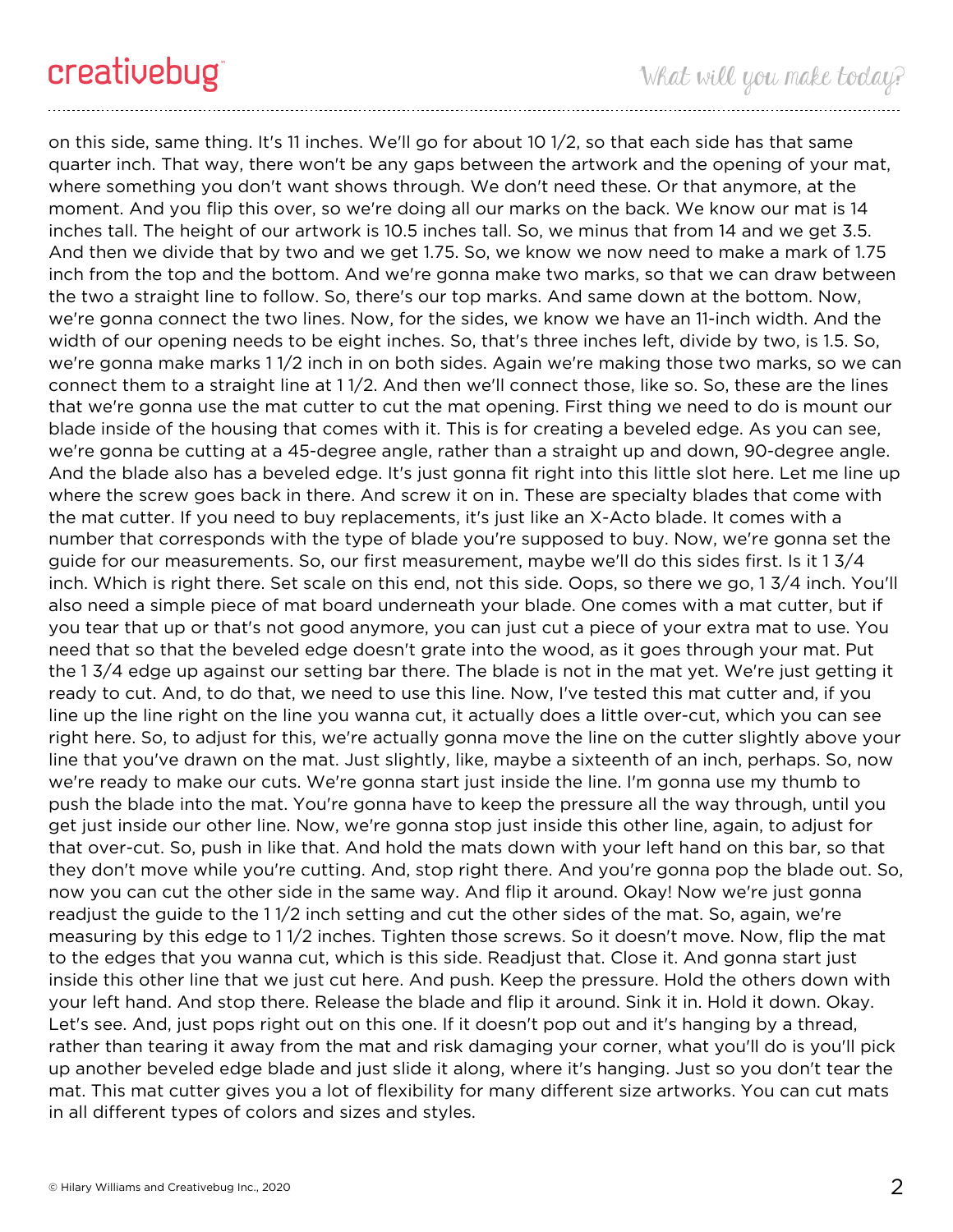# Mounting and framing

- Now I'm gonna show you how to place and mount your artwork using basic materials of photo mounting squares, which you can buy at any craft store. These little squares are very handy. They're double sided. They're acid free. We're gonna place three of them on top of our artwork in order to secure it to the back mat. Now, we're just placing three on the top and not all around the sides because artwork on paper has a natural wave to it and it will change very subtly, but naturally, over time, and you don't want to stress it by stretching out all four corners. You want to let it do that and just attach it at the top. Now we're gonna remove the backing on these little squares so that they are double stick, and this is our back. So the piece will be actually mounted to this mat. It has a white and a black side, I'm just gonna do it on the black side. This color does not matter. But, before I press those into place, how am I gonna know how it's gonna fit inside the opening? We're gonna take the mat that we cut with the beveled edge and maneuver my piece inside that, so that it's not sticking out with any gaps, like that. We've got plenty of room with that quarter inch. And I'm gonna carefully line up with my hand, keeping the print in place with the top mat. I'm gonna carefully line up the corners so that they are squared off, and then I'm gonna release both. Remove the top mat and press these in. Now, these may not be completely straight, but that doesn't matter. It fits inside your opening how you want it and when you put the top on, it looks lovely. Next, we're gonna remove this again and place three more tabs at the top of the mat to seal the two brown and black mats together. And remove those tabs that are on there. And seal the two mats together. Set your print aside, and we're gonna prepare the frame. You want to make sure that there aren't any smudges, so first we'll do the front. Just one spritz is more than enough, of Windex and a paper towel. Now we're gonna flip it and open it up, do the other side. So, a lot of store bought frames come with tabs that you can either turn up and then press back in, or these slide from side to side. Slide these out, and we'll remove the backing. We also want to clean the inside, just in case there's any shmutz from the manufacturer. All these marks underneath are from the tablecloth, we don't need to worry about those. It's optional, but you can use compressed air to clean out any excess dust that might still be left in there. Looks good. Take the artwork and mat together and slide it carefully, without adding extra dust in there, inside your frame. Now we can take the backing and set that in there. You don't want to seal it quite yet. What we're gonna do is we're gonna take a look at the frame while holding the backing in, and make sure that I haven't lost any hairs inside there or there's a big piece of something that I missed. While I'm looking at it right now it looks totally fine, so we're we're gonna go ahead and seal up the back. And these little things that go side to side fit right back into their slots, like so. This frame actually comes with two pieces on the back so you can hang it on the wall. It is ready to go right now. However, if you want a more professional look, adding a dust cover and your own hardware will give you that. To create the dust cover, I'm first gonna use some double sided tape. We're gonna stick it around the edges of our frame. We don't want to go over the edge. If it goes a little bit over the edge you can trim it with scissors or just fold it over. Do that on each side of the frame. Using paper cut from the roll of craft paper we have, we're gonna place it on the back, over the double sided tape. I'm gonna line up one of the straight edges with one of our framed edges, just so it leaves me one less edge to cut. If it doesn't line up perfectly, you can easily just trim it later. And then press this in and stretch it out so it does not have any wrinkles along the edges, before I press all the edges down. Seal it with your palms. Okay, now I'm gonna push down on the edges so that I can see where the edge of the frame stops. Once you have them all pressed in and creased, we use our ruler and an exacto blade to clean off these edges. You want to press your ruler not all the way to the edge, but about 1/16th or so inside of the frame